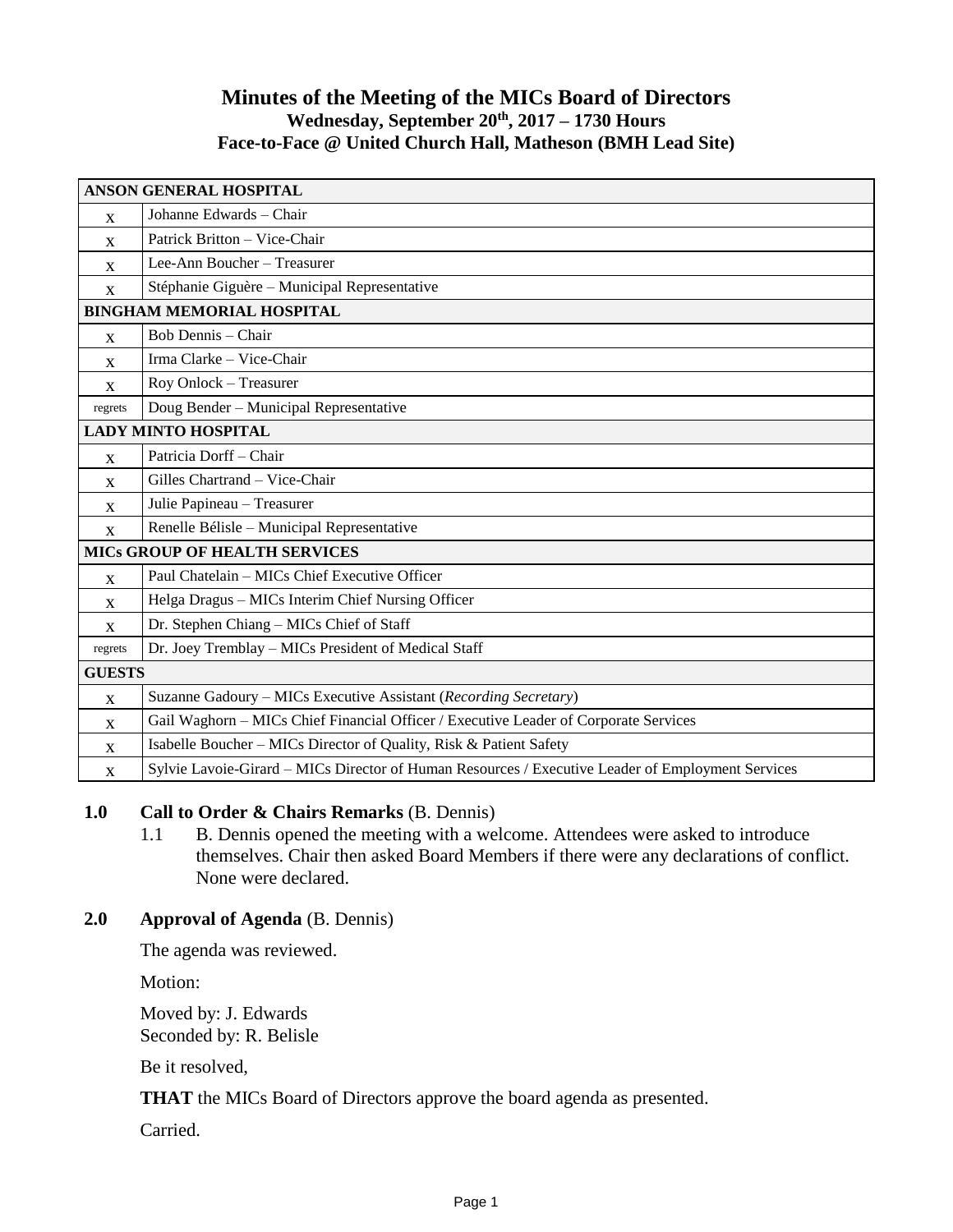#### **3.0 Trustee Education/Presentations**

- 3.1 H.R. Statistics Report S. Lavoie-Girard
	- The Director of H.R. provided stats on:
	- Labour Relations:
		- There are 3 Bargaining Units within MICs (1 Collective Agreement per Bargaining Unit)
		- ONA (Ontario Hospitals' Association RNs only): we typically see the highest number of grievances from this union and the most number of arbitrations.
		- SEIU (Service Employees International Union Support Services, RPNs, PSWs, Building Services, Health Records, Mat Man, Pharmacy): there has been a significant decrease in grievances as the employer/union relationship has steadily improved.
		- OPSEU (Ontario Public Service Employees Union Lab and Diagnostic Imaging): this union had not submitted a grievance since 2006 until 2016.
	- Employment Separation
	- Worklife Pulse Survey:
		- Worklife is an important factor in the overall performance of health care organizations, as the quality of worklife impacts patient outcomes, productivity and safety.
		- The **Worklife Pulse Survey** provides a quick snapshot of key work environment factors, individual outcomes and organizational outcomes.
		- It identifies strengths and gaps in our work environment.

#### **4.0 Approval of Minutes (B. Dennis)**

4.1 Minutes of the MICs Board of Directors meeting held June 21<sup>st</sup>, 2017 were provided for information.

Motion:

Moved by: G. Chartrand Seconded by: J. Edwards

Be it resolved,

**THAT** the MICs Board of Directors approve the minutes of the meeting held June  $21<sup>st</sup>$ , 2017 as presented.

Carried.

## **5.0 Follow-Up Items**

- 5.1 Review of the 2017-2018 Board Work Plan
	- The Board Work Plan was reviewed and revised for the month of September.
	- This changes from time to time as needed.

#### **6.0 MICs Finance**

- 6.1 July 2017 Financial Statements G. Waghorn
	- Chief Financial Officer gave a brief overview of the financial statements for all sites:
	- **BMH:** operating at a surplus of \$154,018; total revenue of \$2,570,231; total operating expenses \$2,416,213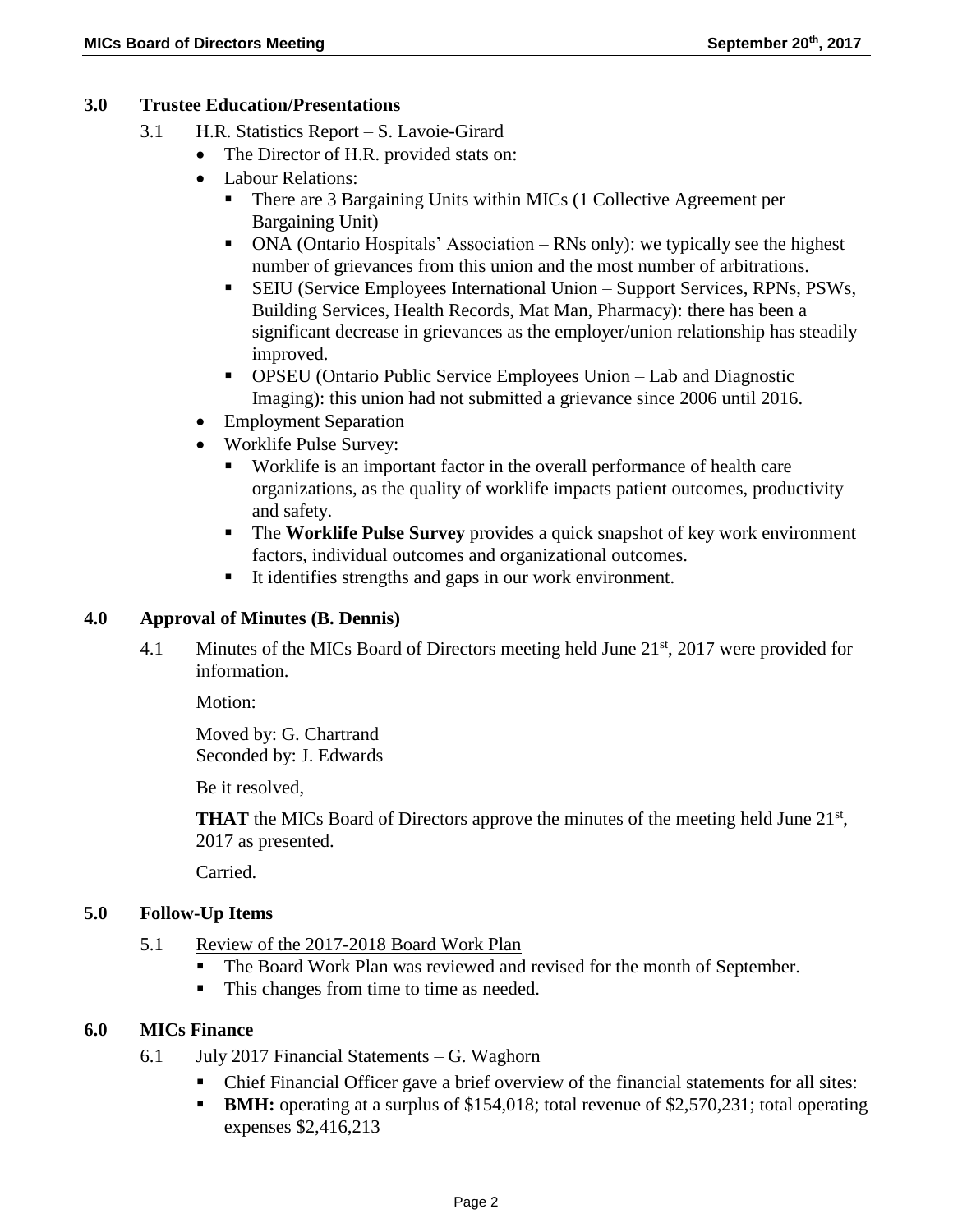- **AGH:** deficit of \$152,568; revenue \$2,943,668; expenses \$3,096,236; implemented ONE initiative; will discuss changes needed to balance budget for Q2; seeing some savings due to point of care testing which reduced number of lab call backs; operations running higher than revenue coming in for the past five years
- **LMH:** operating surplus of \$140,588; revenue \$4,586,535; expenses \$4,445,947

Motion:

Moved by: J. Papineau Seconded by: P. Britton

Be it resolved,

**THAT** the MICs Board of Directors approve the August 2017 financial statements for Bingham Memorial Hospital, Anson General Hospital and Lady Minto Hospital as presented.

Carried.

- 6.2 2018-2021 Capital Budgets G. Waghorn
	- **BMH:** projection of \$1,452,000, \$569,000; \$891,480
	- AGH: projection of \$1,560,700; \$1,193,000; \$963,000
	- LMH: projection of \$2,972,500; \$2,635,000; \$2,017000; numerous infrastructure expenses are coming up
	- These expenses were already approved in June so no motion required
- 6.3 2017-2018 Long-Term Care Operating Budgets G. Waghorn
	- SCM: we don't have to submit a budget for LTC to the ministry; budget has been in place for a while; operating surplus/deficit line of \$21,833 (breakeven)
	- VM: still waiting to see if beds in abeyance will impact the budget; operating budget deficit of \$41,520 and an operating deficit of \$24,020; LMH will cover the deficit

Motion:

Moved by: G. Chartrand Seconded by: I. Clarke

Be it resolved,

**THAT** the MICs Board of Directors approve the 2017-2018 Operating Budgets for South Centennial Manor and Villa Minto as presented.

Carried.

- 6.4 Capital Budget Addition G. Waghorn
	- There are issues with two high priority in capital budgets.
	- The CSR Washer Disinfector for AGH is in budget for 2017/2018 at \$8,000 and it is actually \$60,000. The CSR Washer Disinfector for LMH is missing from the budget in the amount of \$60,000.
	- **Infection Prevention and Control Program Leader stated that both washer disinfectors** are experiencing problems and need to be replaced. She also stated that LMH needs a new pasteurizer in the amount of \$55,000.

Motion:

Moved by: J. Edwards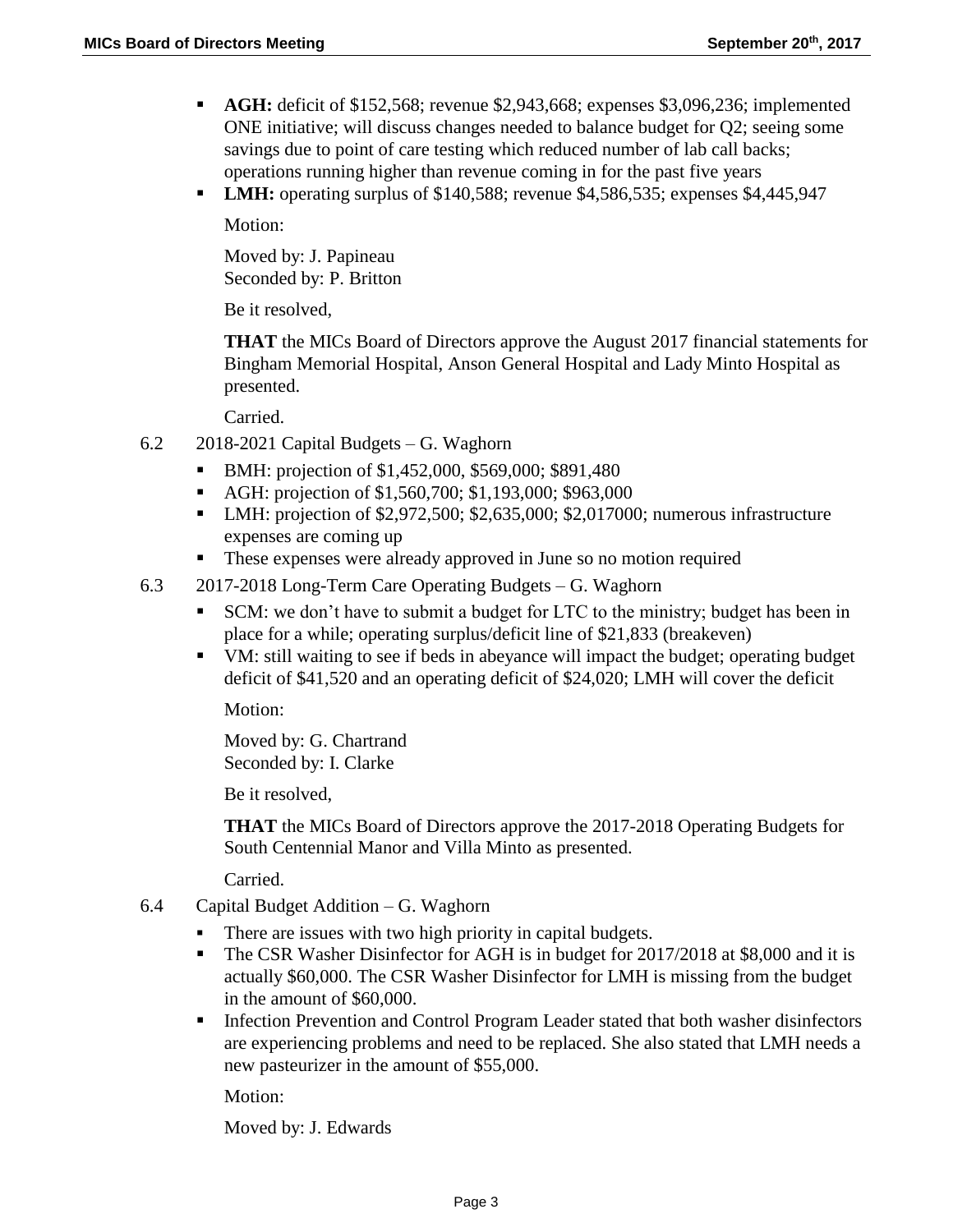Seconded by: L. Boucher

Be it resolved,

**THAT**, the MICs Board of Directors approve an extra \$52,000 in order to purchase the CSR Washer Disinfector for AGH before the end of the year 2017.

Carried.

Motion:

Moved by: R. Belisle Seconded by: G. Chartrand

Be it resolved,

**THAT**, the MICs Board of Directors approve the purchase of a CSR Washer Disinfector for LMH in the amount of \$60,000 and a pasteurizer in the amount of \$55,000 before the end of the year 2017.

Carried.

#### **7.0 Presentations/Reports** (B. Dennis)

- 7.1 Chief Executive Officer Report: (P. Chatelain)
	- The report was provided for information.
	- The CEO provided the following overview:
	- SCM golf tournament fundraiser is taking place this weekend
	- Preliminary drawings of the new manor will be available for preview
	- New manor should be completed within 2 years
	- Strategic planning is well underway; Paul met with various focus groups; we will be working on the strategic plan during second day of the board retreat
	- Accreditation survey date is Feb. 5-8, 2018
	- HIRF funding and Exceptional circumstances announcements were made over the summer for 2017-2018
	- Base funding announcement of 2% for all three sites
	- CDSSAB eliminating non-urgent transfers as of Sept.  $30<sup>th</sup>$ ; MICs is working on other transportation options; the hospital will have to pay for transportation such as Platinum which will be centrally booked through MICs
	- Executive compensation framework is near completion and will be submitted for Sept.  $29<sup>th</sup>$  deadline
	- Board Members were invited to ask questions.
- 7.2 Chief Nursing Officer Report: (H. Dragus)
	- $\bullet$  N/A

# **8.0 Medical Staff** (Dr. S. Chiang)

- 8.1 Chief of Staff Report:
	- The report was provided for information.
	- Topics covered were:
	- OMA/Ministry of Health and Long-term Care Negotiation Update: both sides approved the binding arbitration framework agreement; working on a new physician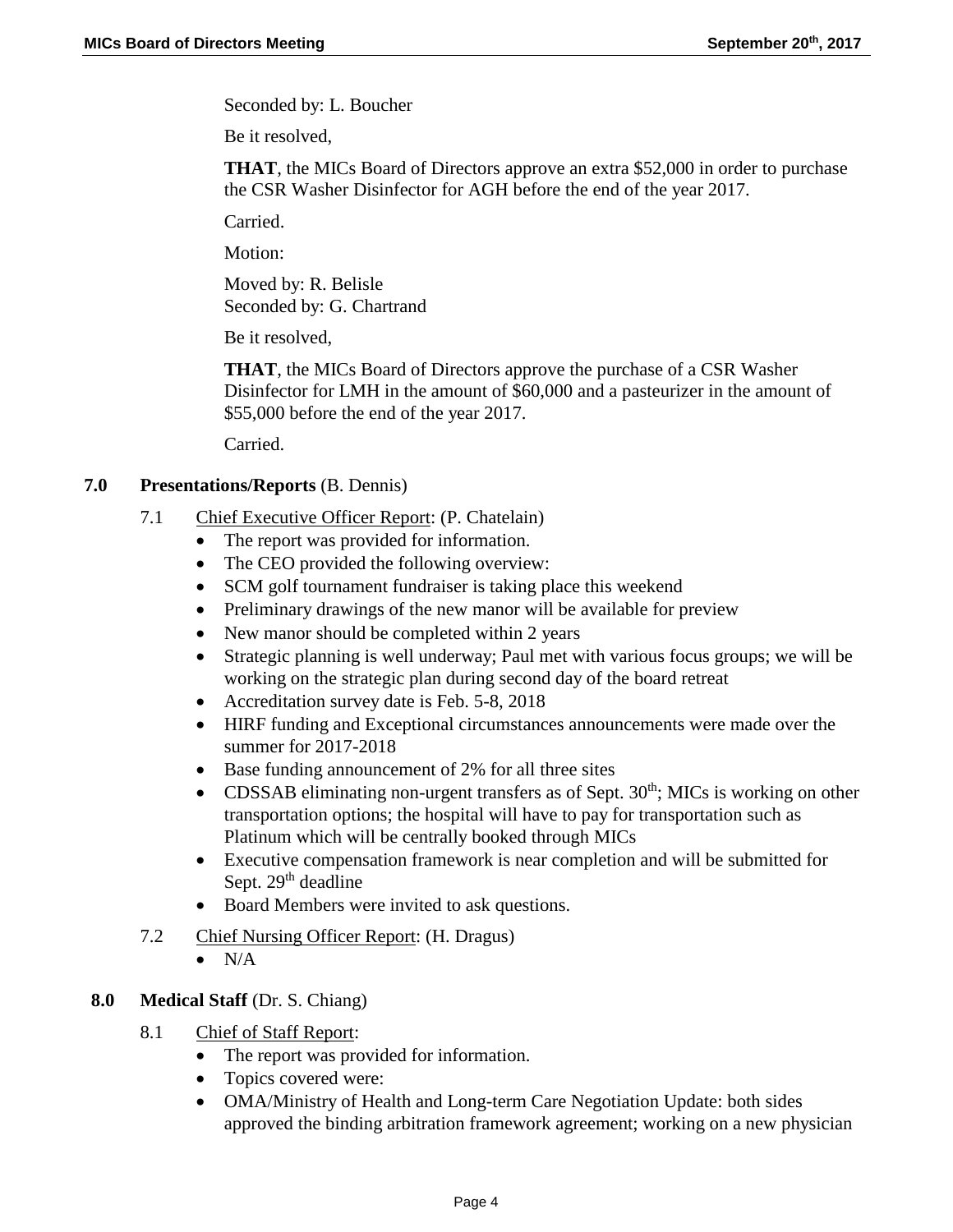services agreement

- Medical Staff Update: Dr. Bruno is now qualified to practise in Ontario; does not have her CCFP so her license is restricted until she writes & passes the CCFP exam
- NOSM Medical Learners: expecting 6 medical learners from Oct. 30 to Nov. 26 under the preceptorship of Dr. Chiang (2); Dr. Boettcher (1); Dr. Bruno (1); Dr. Tremblay (1); Dr. Small (1)
- Timiskaming-Cochrane Local Educational Group: next educational conference is scheduled for Nov.  $17<sup>th</sup>$ ; topics are: how to improve communications skills; motivational interview; new opioid guidelines; practical approach to MAID; nonpharmacological treatment of low back pain
- 8.2 MAC Meeting Minutes:
	- The minutes of the MAC meeting held May  $17<sup>th</sup>$ , 2017 were provided for information.

#### **9.0 LHIN / MOHLTC Business** (P. Chatelain)

9.1 N/A

#### **10.0 MICs Quality Committee** (I. Boucher)

- 10.1 **Quality Committee Minutes** 
	- Minutes of the meeting held March  $8<sup>th</sup>$ , 2017 were provided for information
	- Acronyms "PHIPA" and "FIPPA" are to be spelled out in the minutes
- 10.2 Critical Incidents and Harmful Events Report
	- Overall incidents reported through database: falls remain #1 incident; three types of events: falls, employee and safety/security; rate is consistent to previous quarter.
	- Near Misses: staff are encouraged to report near misses; no benchmark for this indicator
	- Critical Incidents: falls under Public Hospitals Act; no critical incidents for this reporting period; most common incidents are fractures; OHA will provide assistance with developing an algorithm in the near future
	- LTC incidents: falls under the Long-Term Care Act; there are 20 types of critical incidents during Q4 and Q1: 41% of injuries for which the resident is taken to hospital; 29% outbreak; 18% other; 12% abuse/neglect; injuries can result from broken equipment; more training is required on broken ceiling lift so that staff follow the proper process
	- Critical incidents graph is depicted in categories
- 10.3 Review of QIP and Key Indicators
	- Shows our indicators and progress made
	- Q1 results: green status for all five indicators in acute care
	- Q4 results: three green and one yellow for LTC; LTC is one quarter behind in reporting; there have been some improvements in the area of the yellow indicator (inappropriate use of anti-psychotics)
- **11.0 Site Business** (B. Dennis)
	- 10.4 Anson General Hospital:
		- $\bullet$  N/A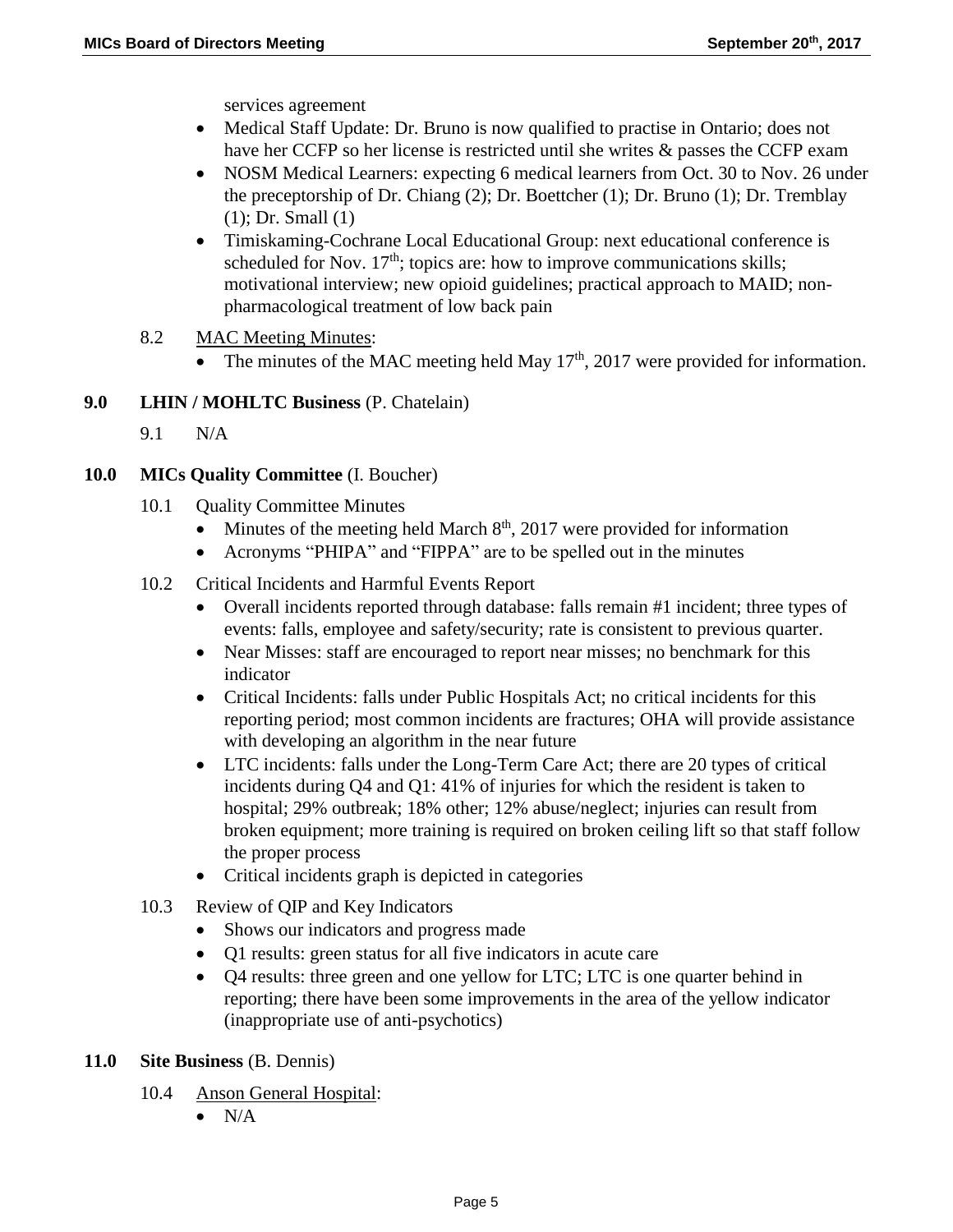- 11.2 Bingham Memorial Hospital:
	- $\bullet$  N/A
- 11.3 Lady Minto Hospital:
	- $\bullet$  N/A
- **12.0 Partnership Business** (Bob Dennis)
	- 12.1 June 2017 Board Effectiveness Survey Results
		- 13 out of 13 surveys were submitted.
	- 12.2 September Board Effectiveness Survey
		- The survey was emailed via Survey Monkey.
	- 12.3 Analysis & Action Plan re Board Evaluation Results J. Edwards
		- Was provided for information
		- Neutral responses don't tell us anything
		- #15 contradicts some of the comments made; board members need more education on strategic planning
	- 12.4 Develop Committee Work Plans
		- A draft committee work plan was provided for information
		- Committees will review and revise their lists

## **13.0 Board Committee Minutes**

 $\bullet$  N/A

## **14.0 In Camera**

14.1 Motion to go "in camera"

Moved by: J. Edwards Seconded by: P. Britton

Be it resolved,

**THAT** the MICs Board of Directors approve to go in camera.

Carried.

- 14.2 Physician Privileges discussed
- 14.3 Motion to go out of "in camera"

Moved by: L. Boucher Seconded by: S. Giguere

Be it resolved,

**THAT** the MICs Board of Directors approve to go out of in camera.

Carried.

- 14.4 Approval of physicians' hospital privileges
	- Motion to approve hospital privileges for Dr. Auri Bruno-Petrina in the Active Staff category, Dr. Michèle Tremblay as a consulting geriatric psychiatrist, Dr. Andrew Wiens as a consulting psychiatrist and Dr. Samantha Richards as a consulting dentist